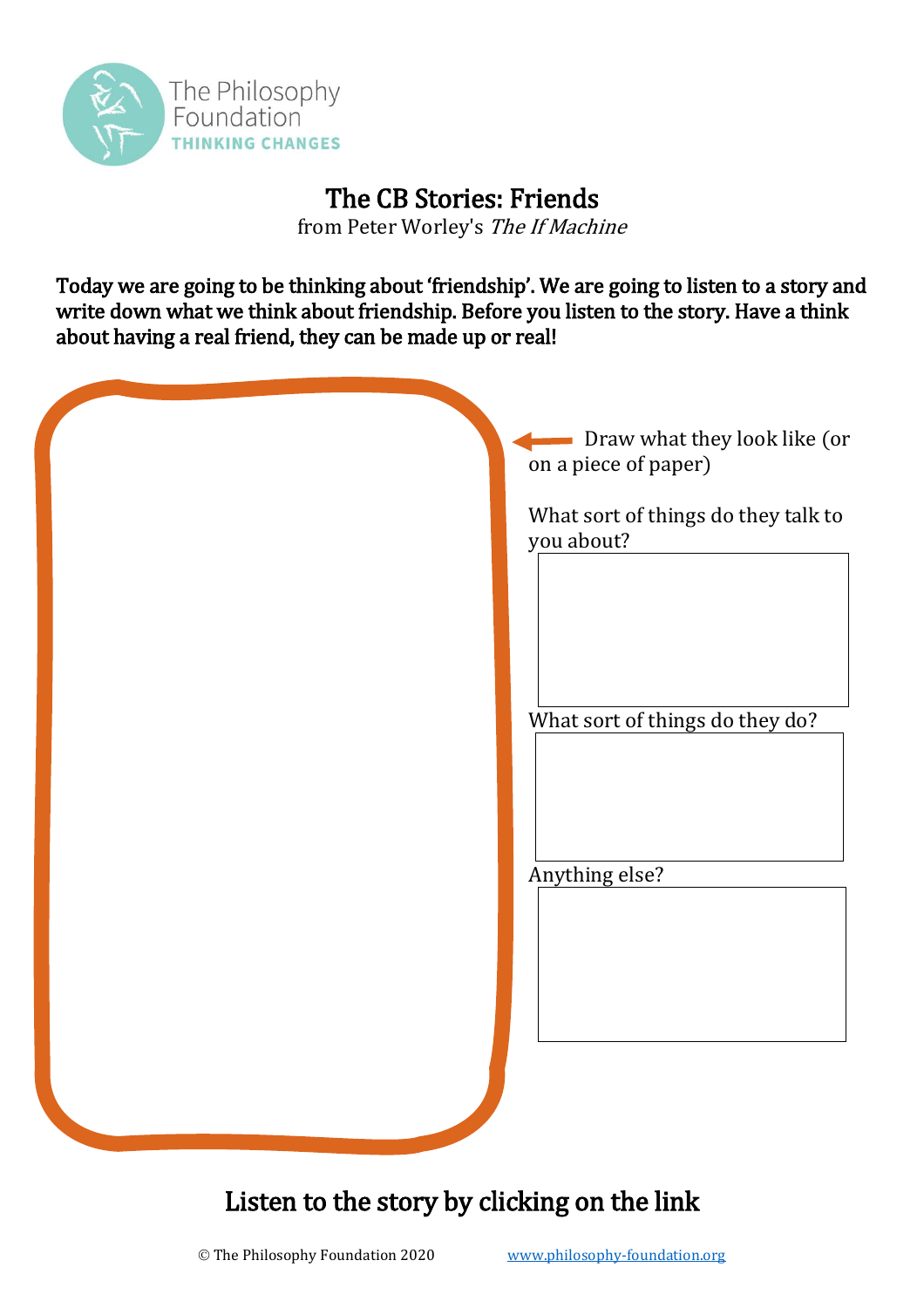## <https://bit.ly/35NUMPi>



Disagreeing Dog barks: Woof woof, I disagree! But Disagreeing Dog can't think why he disagrees! Can you help him? Can you think of a reason why someone might disagree with your answer and think something differently



Someone might disagree with you answer because they think…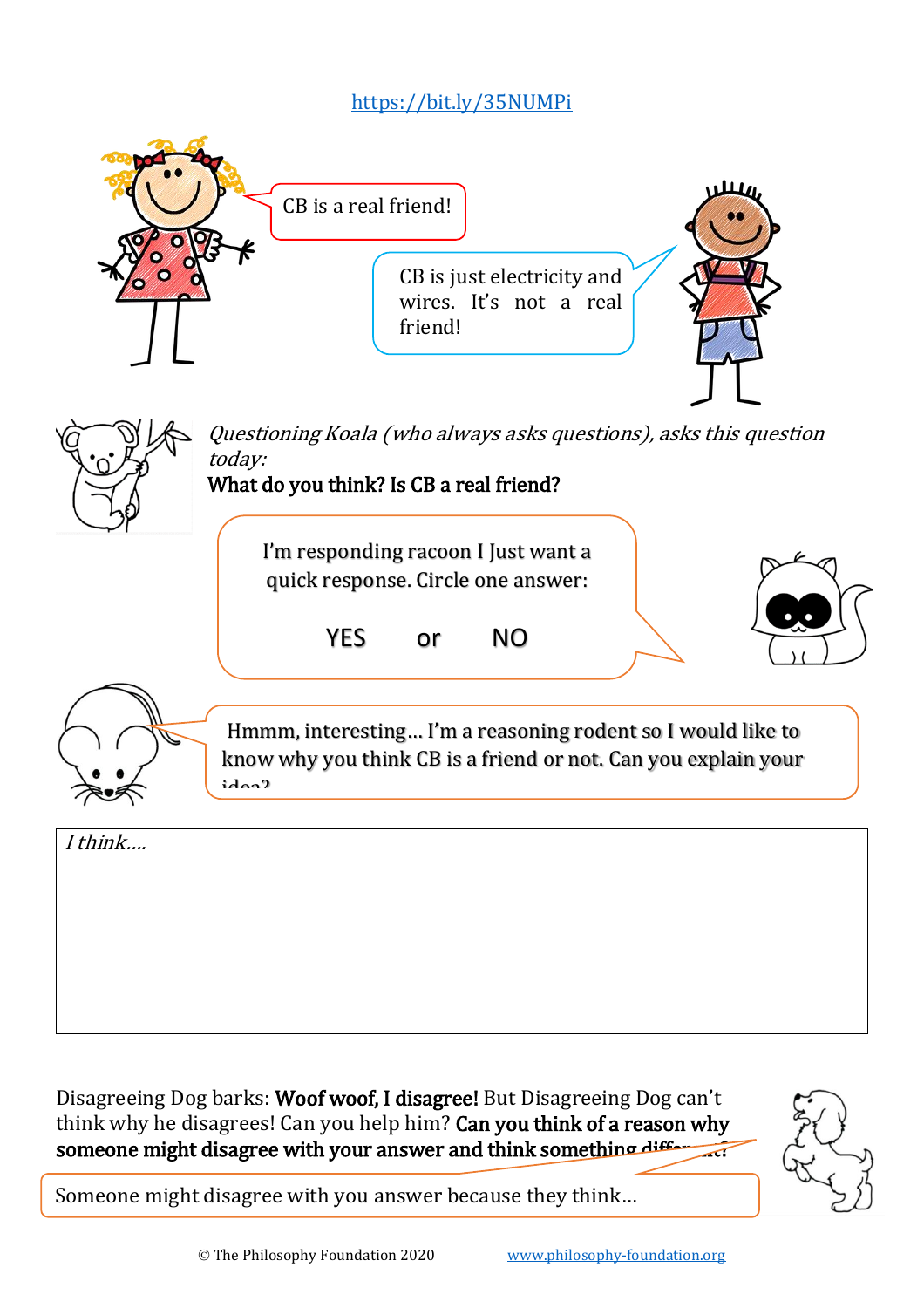|  |  | They disagree because |
|--|--|-----------------------|
|--|--|-----------------------|



So, if they talk to you, are they your friend?

Write these in the column you think they go into best:

1. talk to you 2. are human 3. are a robot 4. Don't like your friends 5. Are nice to you 4 don't have a brain 5. Can't talk 6. are annoying

| A Friend | In the middle | Not a friend |
|----------|---------------|--------------|
|          |               |              |
|          |               |              |
|          |               |              |
|          |               |              |
|          |               |              |
|          |               |              |
|          |               |              |

Try to fill the other spaces with your own ideas.



Look back at what you said at the beginning. Have you changed your mind?

The questioning Koala is back!